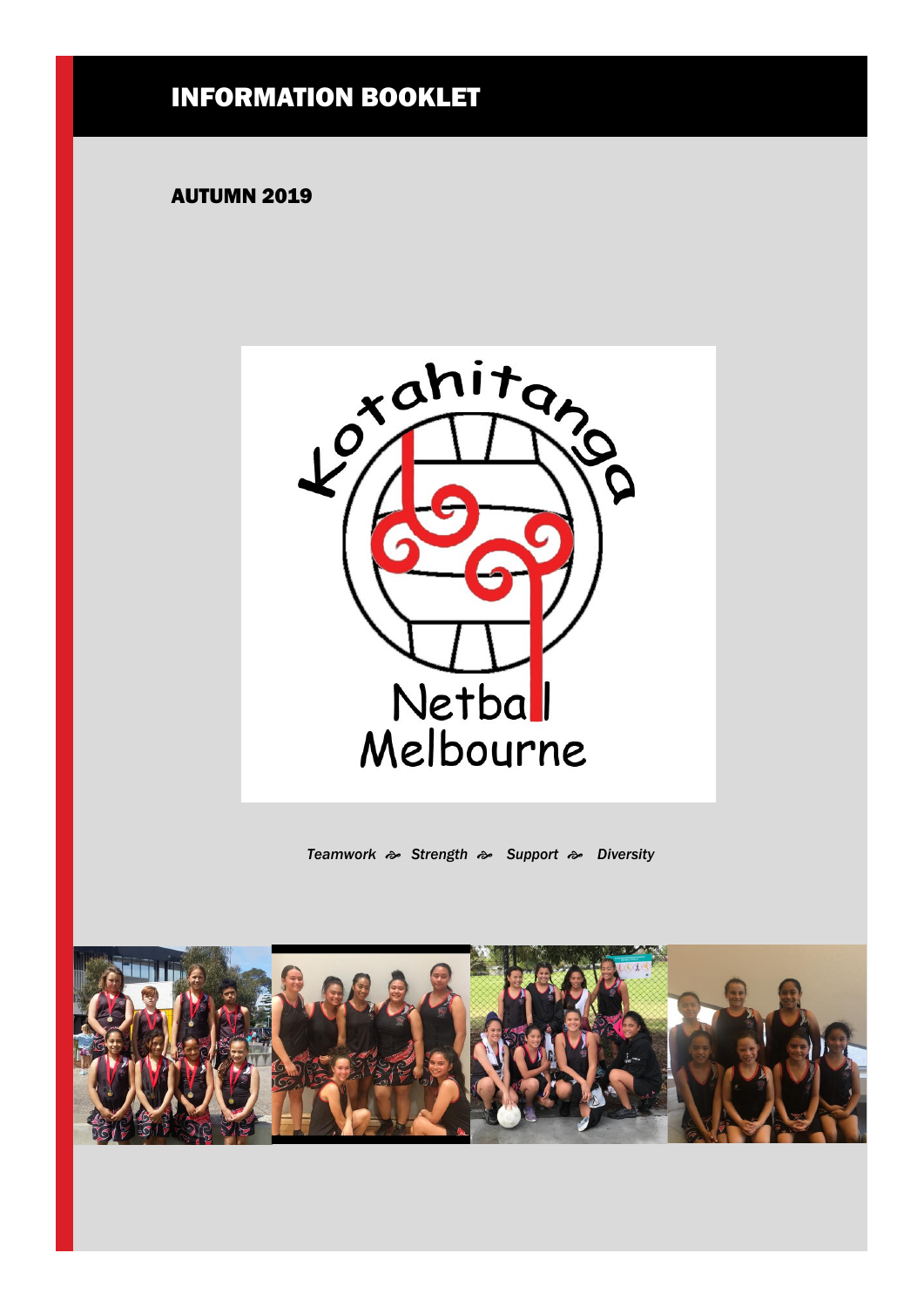## **Welcome to Kotahitanga**

Kotahitanga was established in 2011 to provide an avenue for New Zealanders to play in local netball tournaments. The first teams participated in the Pacific Cup **Tournament** 

In 2012, two ladies teams were established to compete in local, national and international tournaments. From there the club began to grow and today we have teams participating in regular season fixtures at Casey Netball Association and Dandenong Netball Association.

We are a family orientated club and paticipate in local, interstate and international tournaments. We promote health, fitness and netball throughout Melbourne.

We are so pleased to have you and your family as part of our Club. We look forward to a positive netball journey together!

## **Our Teams**

Kotahitanga Netball Melboure have Junior and Senior teams participating in the Casey & Dandenong Netball Association competitions. Our Casey Junior teams play on Wednesday afternoon/evening and our Dandenong Junior teams play on Saturday mornings.

### **Casey Netball Association:**

We have teams competing in all age groups at Casey — Net Set Go, U9, U11, U13, U15 and U17.

In 2019 all teams will train on Tuesday afternoons (venue to be confirmed)

Our Senior teams play on a Monday evening at Casey Stadium

### **Dandenong Netball Association:**

We have teams competing at Dandenong in the following age groups — U11 and U15.

Dandenong teams train on Thursday afternoons, currently at the Gloria Pyke Netball Complex in Dandenong.

We have Senior teams participating on Monday, Tuesday and Thursday evenings at Dandenong.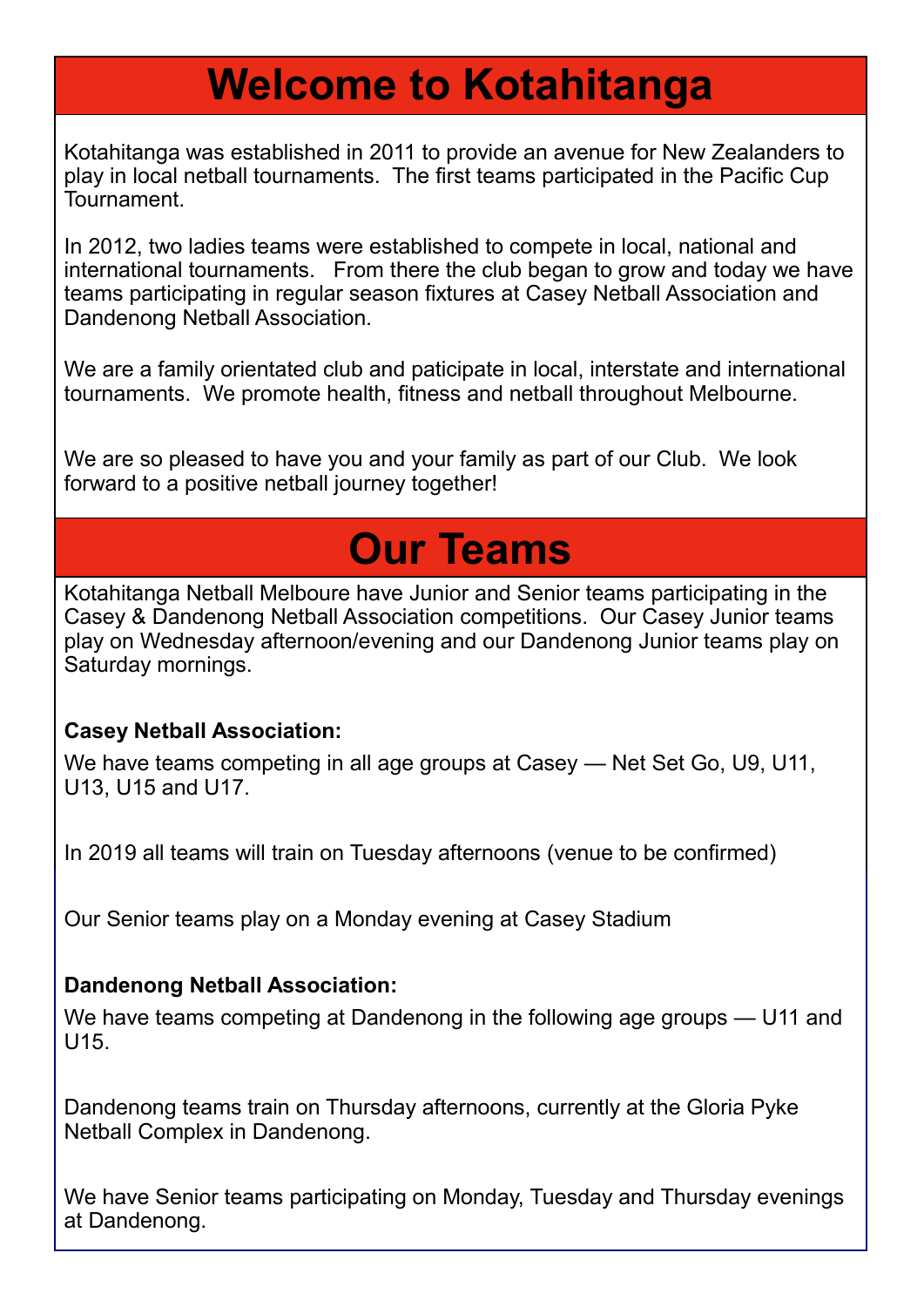### **Club Guidelines**

#### **Strength**

Overcoming obstacles requires strong character.

Embrace the kaupapa, believe in yourself and stand firm. A strong team is made up of individuals working for each other. Paticipate in team trainings and bonding sessions where ever possible. Work hard on your individual fitness. Implement what you learn into your game.

Be confident with your decision making.

Be responsible for your actions.

#### Support

It's about the people, netball is a thread that keeps us together. Support one another unconditionally and with respect. If you can fulfill a need in the team or club take the opportunity to use your talent. Always be ready to listen to a team mate. Any issues with a committee club member, player or official, bring to the attention

of the committee to resolve.

#### **Teamwork**

Working together is success. Lighten the workload by doing your part and strive for sportsmanship. Pay all VNA and fees on time.

Communicate with your team officials when you are unable to attend club trainings, games, tournaments or events and participate in club fundraisers.

#### **Diversity**

Nau Mai, haere Mai Come one, come all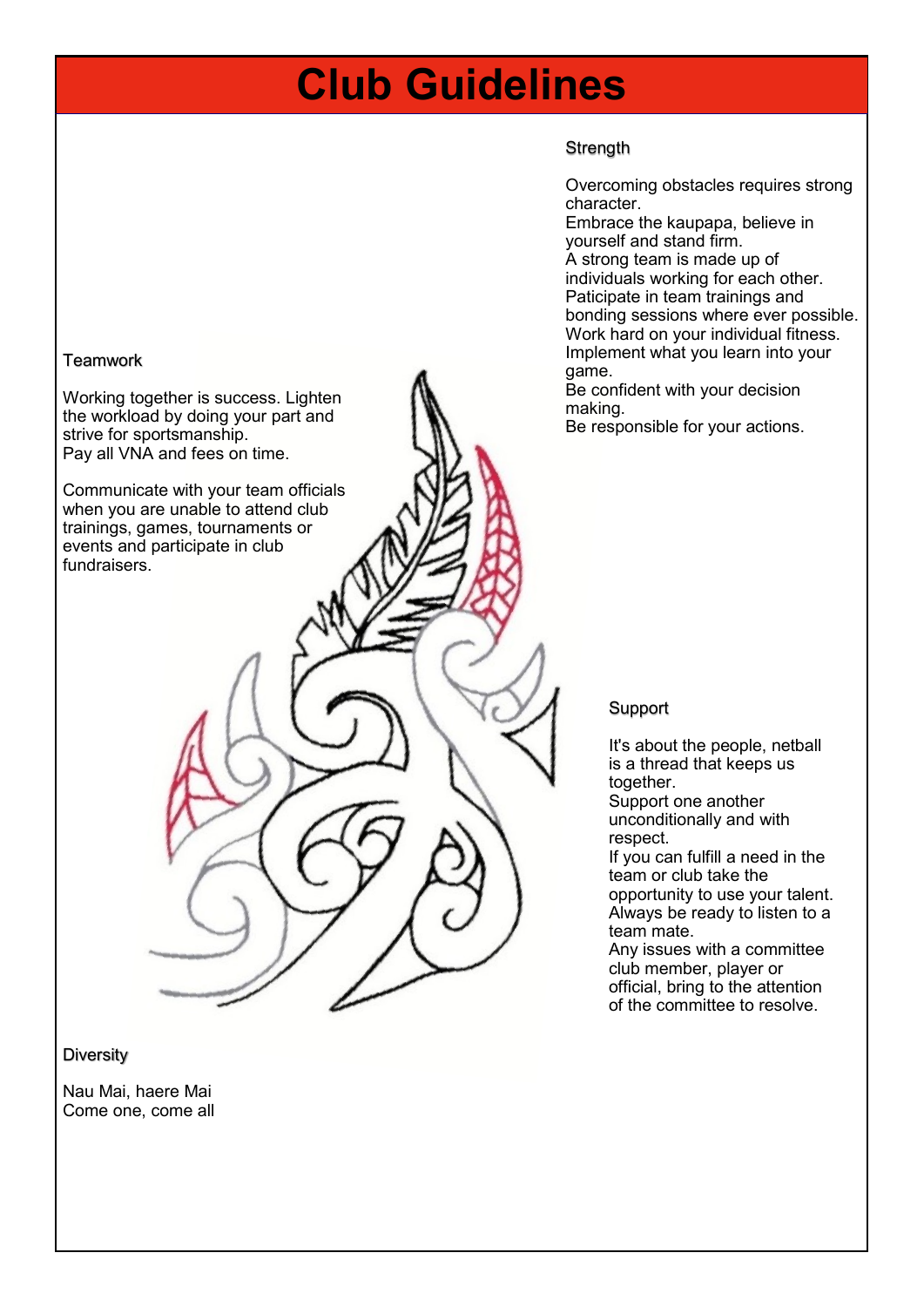| <b>Committee</b>                                                                                 |                                            |                                             |  |  |
|--------------------------------------------------------------------------------------------------|--------------------------------------------|---------------------------------------------|--|--|
| President:                                                                                       | Ngaire Tufuga 0401 472 484                 |                                             |  |  |
| <b>Vice President:</b>                                                                           | Katrina Solomona 0404 527 076              |                                             |  |  |
| Secretary:                                                                                       | Vanessa Heke 0419 978 624                  |                                             |  |  |
| Treasurer:                                                                                       | Candice Maliko 0400 880 593                |                                             |  |  |
| <b>General Committee</b>                                                                         | Jamie Faoa<br>Kellie Hooper                |                                             |  |  |
| Club Email:                                                                                      | committee@kotahitanganetballmelbourne.com  |                                             |  |  |
| Website:                                                                                         | http://www.kotahitanganetballmelbourne.com |                                             |  |  |
| <b>Club Fees &amp; Financial Matters</b>                                                         |                                            |                                             |  |  |
| <b>Annual Club Membership Fee</b>                                                                |                                            | \$30                                        |  |  |
| Season Fees (Dandenong)                                                                          |                                            | \$50 (U11/U13/U15) \$65 (U19)               |  |  |
| Season Fees (Casey)                                                                              |                                            | \$150                                       |  |  |
| <b>Discount for siblings</b>                                                                     |                                            | 10% off Season Fees per<br>additional child |  |  |
| Netball Victoria Membership (previously VNA)                                                     |                                            | \$56                                        |  |  |
| <b>DUE DATE</b>                                                                                  |                                            | <b>30 JANUARY 2019</b>                      |  |  |
| 2019 EARLY BIRD DISCOUNT OF \$10 APPLIES TO COURT FEES PAID IN FULL<br><b>BY 27 JANUARY 2019</b> |                                            |                                             |  |  |

*Please contact the Club Treaserer directly to discuss alternate payment options available.*

### **\*\*Important Information about Netball Victoria Membership\*\***

Netball Victoria Membership is the compulsory insurance payment which covers members in the event of an accident at training, at a game or travelling to and from carnival events and also provides member benefits.

It is an annual payment, which must be renewed each year.

Netball Victoria Membership fees are paid directly to the Association (Casey or Dandenong). Both associations have membership links on their websites:

Casey: [https://39447.sportzvault.com/common/pages/reg/welcome.aspx?](https://39447.sportzvault.com/common/pages/reg/welcome.aspx?type=1&sslredirect=1&entityid=39447&fl=1&id=28945) [type=1&sslredirect=1&entityid=39447&fl=1&id=28945](https://39447.sportzvault.com/common/pages/reg/welcome.aspx?type=1&sslredirect=1&entityid=39447&fl=1&id=28945)

Dandenong: [https://netball.resultsvault.com/common/pages/reg/welcome.aspx?](https://netball.resultsvault.com/common/pages/reg/welcome.aspx?type=1&entityid=39449&fl=1&id=21737) [type=1&entityid=39449&fl=1&id=21737](https://netball.resultsvault.com/common/pages/reg/welcome.aspx?type=1&entityid=39449&fl=1&id=21737)